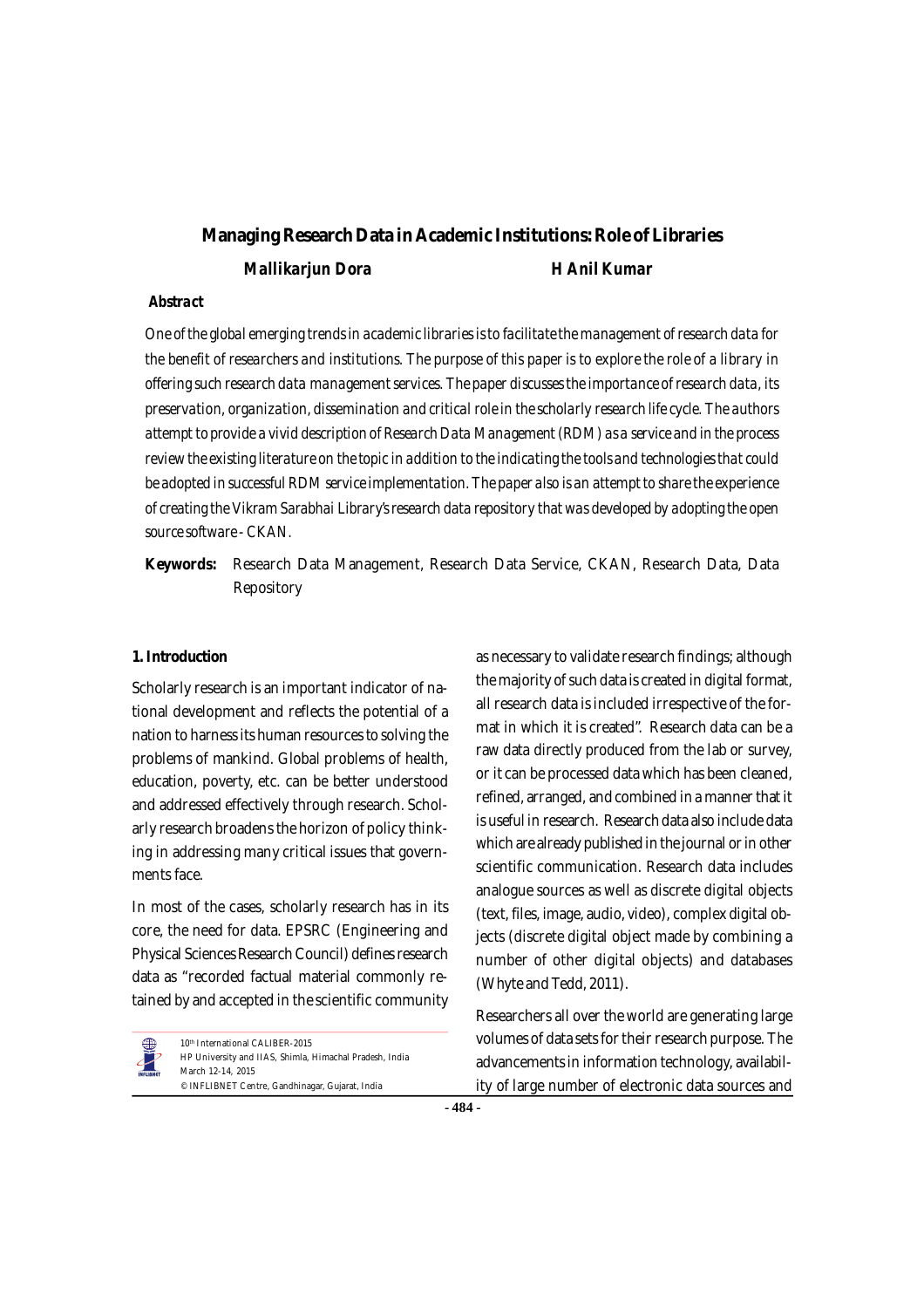powerful data analysis software, have together facilitated the researcher to generate and work with large data sets. The challenge is in preserving and disseminating these large data sets for future needs that would be very valuable to the academic community.

At the individual researcher level, they are not only generating data but also attempting to preserve for reuse and sharing. The researchers either save and manage the data by preserving it with themor place the data directly in the open repositories like figshare ([www.figshare.com\)](http://www.figshare.com)) or dryad ([www.datadryad.org\).](http://www.datadryad.org).)

Journals publishers have started maintaining their own data repositories to facilitate its authors to host data for preservation, verification and management. Research institutions are also initiating research data management services to preserve and manage data for future reuse and transparency in research. Management of research data has recently emerged as a strategic priority for the university (Pryor, 2012). There are a number of universities, scientific institutions and governments that are thinking on similar lines and have initiated the building their research data infrastructure and management(Pinfield, Cox and Smith, 2014).

The growing number in the registry of data repositories validates the need for such repositories by the academic and research fraternity. There are about 1000 research data repositories registered in each re3data ([http://www.re3data.org/\)](http://www.re3data.org/)) and databib, [\(http://databib.org/index.php\),](http://databib.org/index.php),) which are among the major research data registries. Simultaneously the popularity of services like Figshare and Ddryad, where individual researchers can keep his/her research data also indicate the potential value and need for research data management.

#### **th International CABLIBER 2015**

It is in this context that it may be worthwhile to review the role of libraries in providing research support to its users. Traditionally libraries have been the playing the role of a partner in research, right from the time a researcher initiates the process of identifying a research problem to the final publication of a paperin a journal or presentation in a conference. Library has a key role in organising, managing, preserving, discovering and disseminating of research to a wide and relevant audience. Extending its tradition role in providing research support, the libraries today have opportunity to facilitate management of research data also.

This paper exploresthe role of libraries and library professionalsinResearch DataManagement (RDM) and also presents a case study of CKAN software and its implementation at Indian Institute of Management, Ahmedabad which can be used for creating and preserving research data.

### **2. Research Data Management**

"Research data management concerns the organisation of data, from its entry into the research cycle through to the dissemination and archiving of valuable results. It aims to ensure reliable verification of results and permits new and innovative research built on existing information" (Whyte and Tedds, 2011). A service to manage research data, in other words, a Research Data Management Service (RDMS), would have to consider the entire life cycle of research data, starting from the creation of data to its reuse. The UK Data Service provides for a clear depictionofthe researchdata life cycle asshown in Figure 1.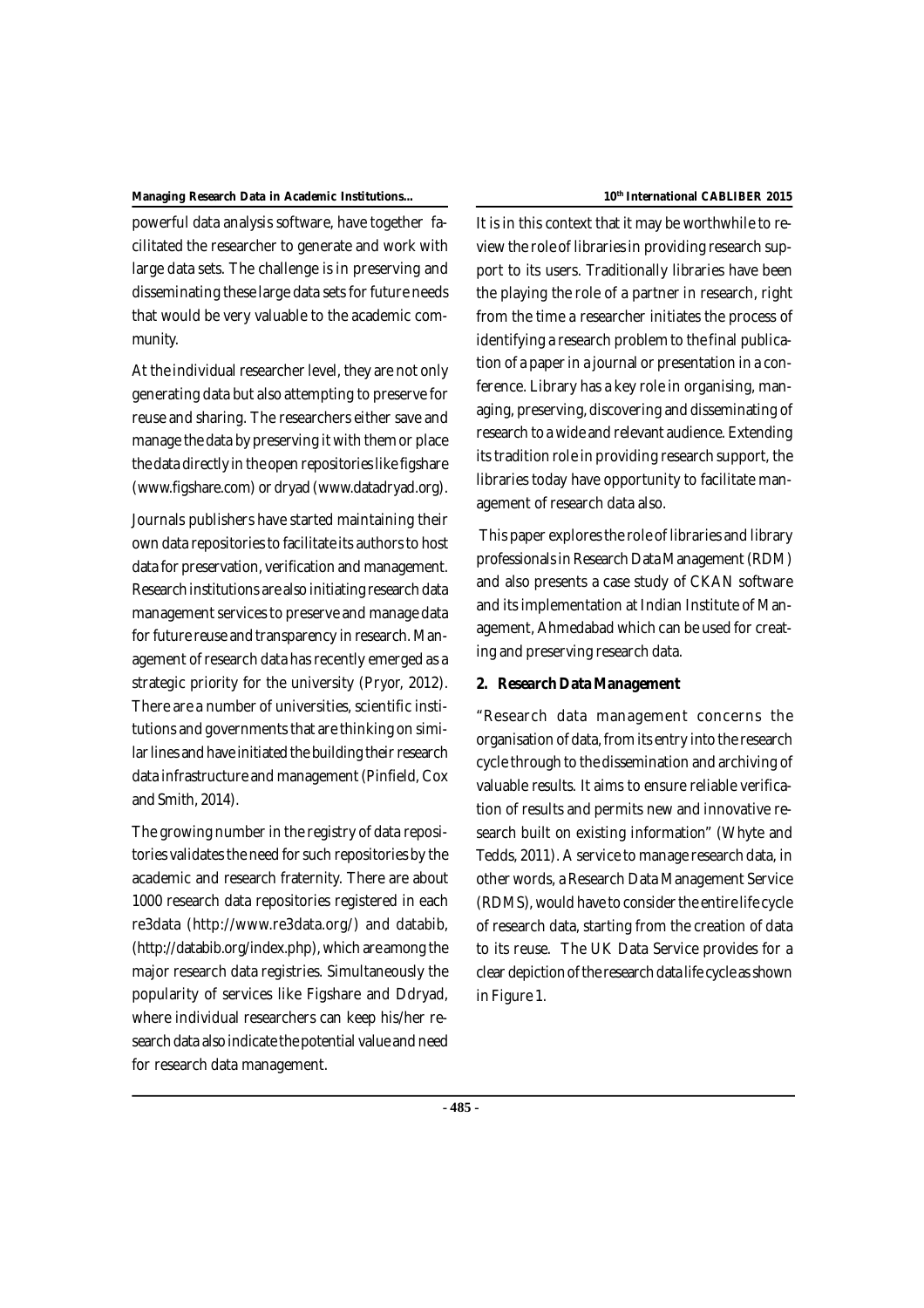**10 th**



**Figure 1: ResearchData LifeCycle**

Image Source: [http://ukdataservice.ac.uk/manage](http://ukdataservice.ac.uk/manage-)data/lifecycle.aspx

Cox and Pinfield (2014) describe research data management service as consisting of different activities and processes that include creation, storage, security, preservation, retrieval, sharing and re-use of data including technical capabilities, ethical consideration, legal issues and governance framework.

There are many benefits an institution can derive through an effective research data management service. Some of them include:

- Long term preservation of data provides for validation check, in the future, of the data and this enhances the credibility and transparency of the research data used.
- Research data can be reused by the same researchers or maybe even others who may like to extend the use of such data for purposes unseen by the initial researcher.
- Well managed research data can always be updated to enhance or extend the understanding of existing research on this data.

#### **International CABLIBER 2015 Managing Research Data in Academic Institutions...**

- $\rightarrow$  It is economical to reuse the data leading to saving the time and resources for an institution and hence providing opportunities to invest elsewhere.
- $\rightarrow$  By opening such research data sets for the public, the visibility of the host institution and its researchers·
- Research data management service enhances the discoverability of such data, thereby facilitating quality research.

Designing and development of a research data management service would have to consider many factors including:

- $\rightarrow$  Identifying the various stakeholders who would contribute, manage and use the service.
- Understanding the needs of these stakeholders to design a sustainable and user friendly research data management service.
- Reviewing and adopting standards recommended in the various guidelines published for this purpose.
- Review the need to either develop customised software to handle the requirements or adopt existing commercial or open source systems.
- $\rightarrow$  Study and review the IT infrastructure required for successful implementation of a research data management service.
- $\rightarrow$  Develop institution relevant guidelines and policies for hosting, sharing and reuse of research data by its researchers.

Jones, Prior and White (2013) have developed a useful working level guide for higher education institutions planning to create Research Data Management (RDM) services for their institutions. The guide pro-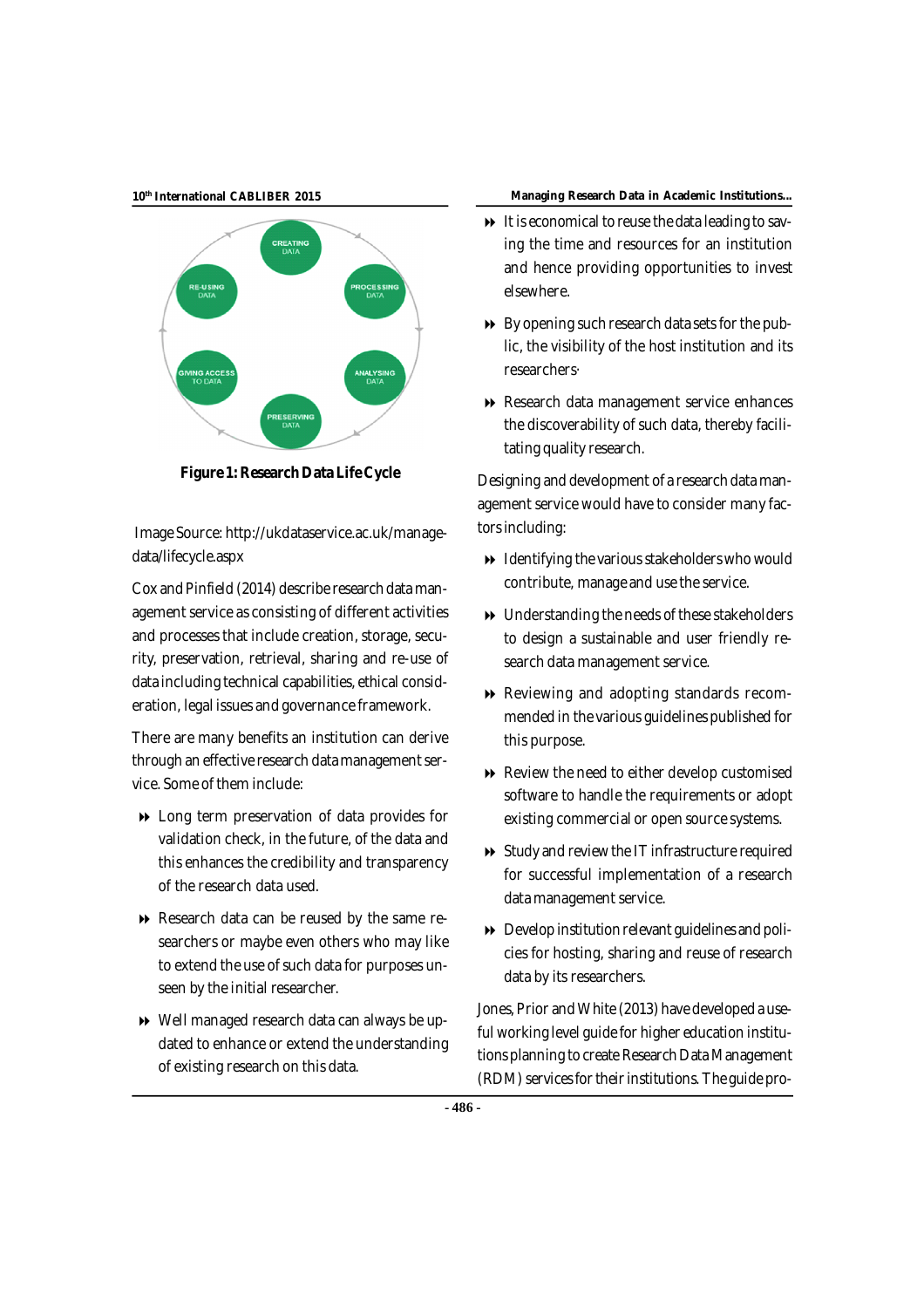vides working description ofwhy the RDM services are required, what are the roles and responsibilities of the stakeholders, the process of developing the service and a detailed description of the various components of the RDM service. The guide is also very useful for institutions planning to implement RDM services as it provides relevant links to useful links to a large body of training materials.

It may be worthwhile to look at the experiences of various institutions around the world that have been offering RDM services. Akers, Sferdan, Nicholls and Green (2014) review eight US universities, classified as research universities engaged in 'very high' research activity by Carnegie Foundation . The universities include Cornell, Emory, John Hopkins, Pennsylvania State, Purdue, Illinois at Urbana – champaign, Michigan and Virginia. The authors found that despite their differencesin approaching the RDM implementation, most of the institutions face a common challenge in developing RDM support programs. The other major issues highlighted in the study include, challenges in reaching out to the researchers to improve research datamanagement practices and seeking funding for new staff positions and infrastructure. It is also interesting that in the case of all these universities, respective libraries played a prominent role in the design and development of RDM services in their institutions.

### **3. Libraries andResearch Data Management**

To further explore the role of libraries in RDM services being offered at research institutions, it may be interesting to take note a few interesting papers existing on this topic. Gold (2007) described the potential role of libraries in managing data, with a focus on social science data, geo referenced data and

#### **th International CABLIBER 2015**

bioinformatics data. Henty (2008) surveyed Australian universities to identify the existing data management practices and trends. He also explored the possible roles of libraries and librariansin this context. Lewis (2010) examined in detail the roles and skills of university librarians in UK in the context RDM and suggested upskilling of the existing library workforce through education and training on research data management.

One of the early surveys to study the preparation and attitude of librarians towards research data service was undertaken by Tenopir, Sandusky, Allard and Birch (2012). The survey was conducted among 223 librarians of the Association of Research Libraries (ARL) and the findings indicated that although there was very low percentage of libraries involved in RDMS offerings, the librarians believed that this was an important service for academic research libraries to render. Similar findings were reported from the survey conducted by Corrall, Kennan and Afzal (2013) among 140 libraries in Australia, New Zealand, Ireland and United Kingdom. They also found that RDM service represents a relatively new development in library service offering though there was an interest among the libraries to offer RDS, with a high proportion of libraries in the process of planning to offer RDM services support.

Meanwhile, Tenopir, Sandusky, Allard and Birch (2014) extended their previousstudy to survey and understand the perceptions of 223 library directors in US and Canadian libraries towards RDM service. They found that RDMS was not frequently employed in libraries but there were academic and research libraries that were already offering RDM services with more planning to initiate RDMS in the next couple of years. There was a small but growing number of libraries that were becoming more in-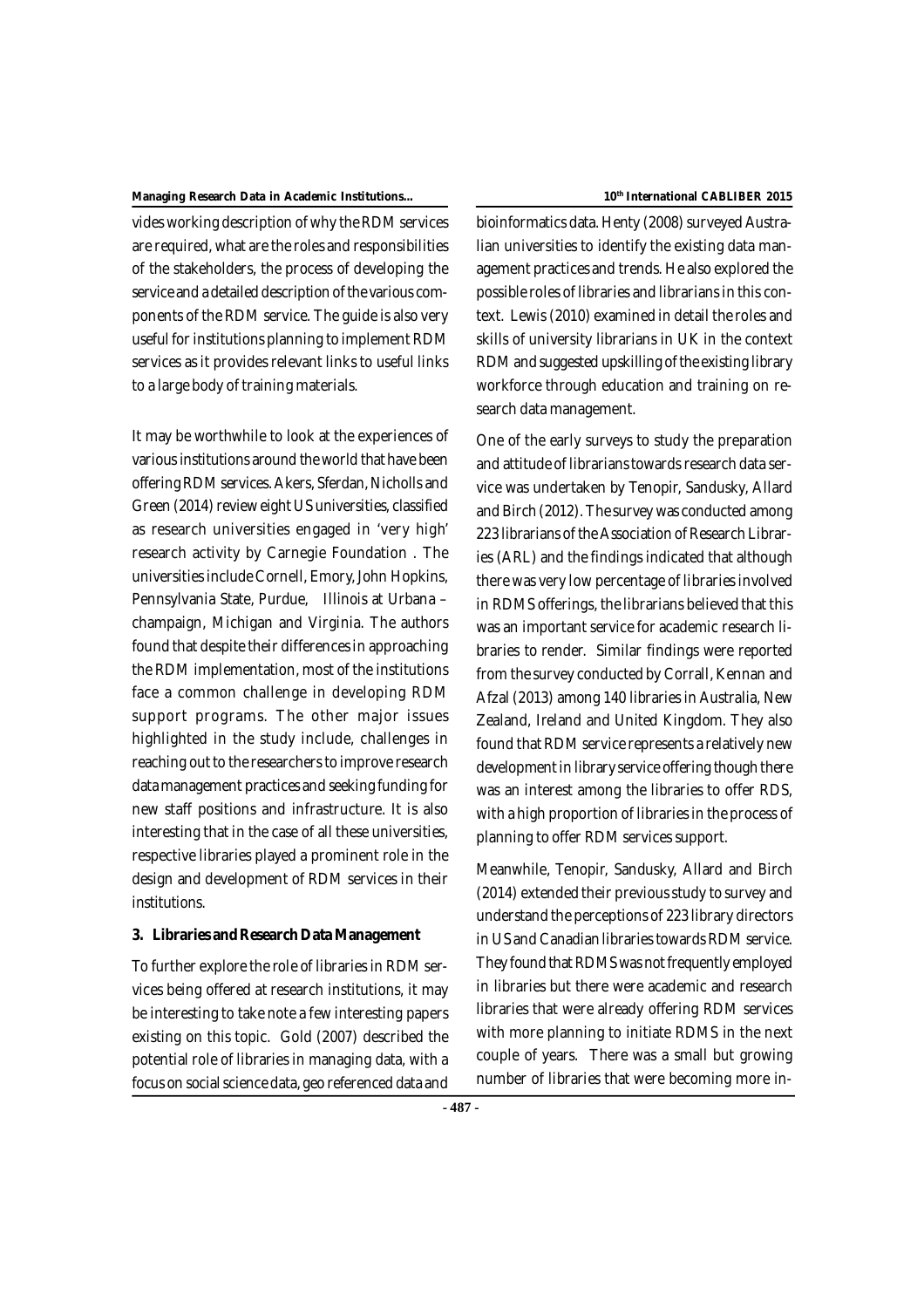volved in RDM by helping with data management plans and preparing and preserving research data.

To examine the contribution of academic libraries to research data management (Pinfield, Cox and Smith, 2014) interviewed (semi structured) 26 library staff from different UK institutions. The study found that though libraries were playing an important role in RDM, there was a lack of consistent support from various stakeholders at the institution. The study also identified various factors and issues that were important for successful RDM service implementation. The study, based on its findings, proposed a new model for a RDM programme that could help overcome barriers to successful implementation of such RDM services.

Another report worth mentioning in this context is the final report of the LIBER working group on E-Science / Research Data Management (Christensen-Dalsgaard, 2012) that concluded with ten recommendations to libraries for providing RDM support.

Existing literature and studies on Research Data Management services indicate quite clearly that there

### **International CABLIBER 2015 Managing Research Data in Academic Institutions...**

are new opportunities for libraries and library professionals in this area. Library professionals have already established themselves as experts in metadata; data curation and preservation techniques and hence can now extend their role to research data management also. The library professionals can not only create infrastructure forthe research data management but also extend help in designing institutional policies and frameworks, build a bridge between administrative staff and researchers in developing research data management services.

## **4. Research Data Registry, Repository and Software**

Prior to embarking on development of a RDM service, it would be important to study various existing initiatives in the form of registries and repositories. A registry would typically list out various research data repositories, while repositories in themselves would be hosting the research data. Table 1 indicates that two main registries that list out research data repositories on various topics.

| <b>Service</b> | About                                                                                                    | <b>Founded by</b>                                                                                                                                                                     | <b>Number Website</b> |                              |
|----------------|----------------------------------------------------------------------------------------------------------|---------------------------------------------------------------------------------------------------------------------------------------------------------------------------------------|-----------------------|------------------------------|
| Databib        | Tool to locate online repositories of<br>research data, originally sponsored                             | Institute of Museum and Library<br>Services, hosting by University                                                                                                                    | 993                   | http://databib.org/index.php |
|                | by a Sparks! Innovation National                                                                         | of Purdue                                                                                                                                                                             |                       |                              |
|                | Leadership Grant                                                                                         |                                                                                                                                                                                       |                       |                              |
| Re3data        | Registry for research data repository that<br>covers research data from different<br>academic discipline | German Research Foundation Partner with<br>• Berlin School of Library and Information Science<br>• GFZ German Research Centre for Geosciences<br>• KIT Library<br>• Purdue University | 1093                  | http://www.re3data.org/      |

### **Table 1:Research Data Registries**

The popular repositories of research data include Dryad, Figshare and Harvard Dataverse. Table 2 depicts the main features of these three research data repositories.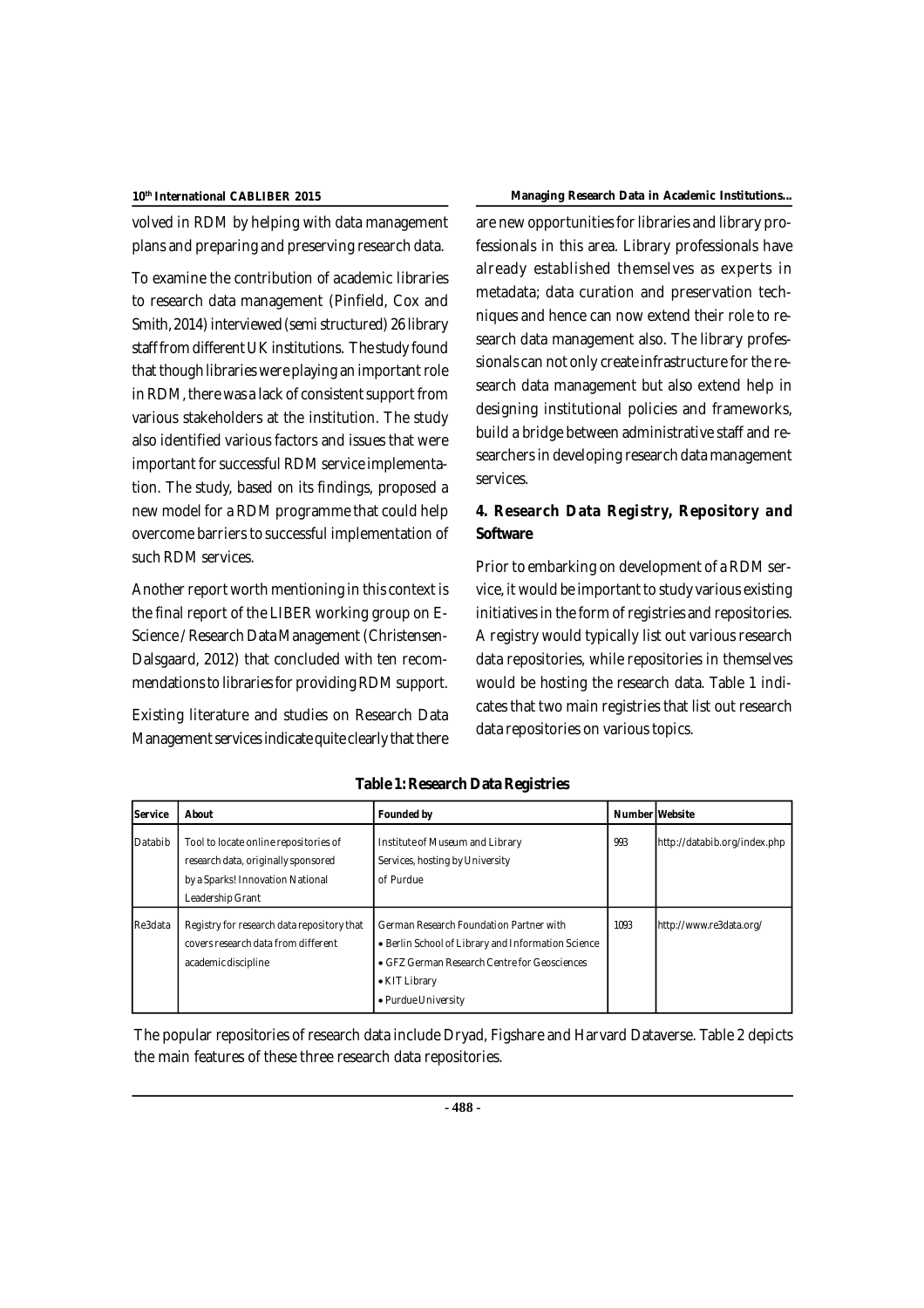### **th International CABLIBER 2015**

| <b>Service</b> | About                                                                                                                                                                                                                                   | Founded by                                                                            | <b>Number</b>                                    | <b>Deposit Policy</b>                                                                                                              | Website                                  |
|----------------|-----------------------------------------------------------------------------------------------------------------------------------------------------------------------------------------------------------------------------------------|---------------------------------------------------------------------------------------|--------------------------------------------------|------------------------------------------------------------------------------------------------------------------------------------|------------------------------------------|
| Dryad          | Curated general purpose repository<br>that makes the data underlying<br>scientific publication discoverable,<br>freely reusable, and citable. There<br>is a membership for organization<br>to submit their data to dryad<br>repository. | Is nonprofit membership<br>organization, hosted at North<br>Corolina State University | Data Package:<br>7407KNB: 24249<br>TreeBASE:2636 | User can submit their<br>data to this repository,<br>there is also an option<br>where organization can<br>take membership of dryad | http://datadryad.org                     |
| Figshare       | is repository where user can make<br>all of their research outputs available<br>in a citable, sharable and discoverable<br>manner                                                                                                       | Is an independent body<br>supported by digital science                                | 11,20,830 Files                                  | User can submit their<br>data as open access are<br>free, private storage there<br>are charges.                                    | http://figshare.com                      |
|                | Harvard free and open to all researchers<br>Dataverse worldwide to share, cites,<br>Network reuse and archive research data                                                                                                             | Institute of Quantitative Social<br>Science at Harvard University                     | 7,55,386 Files<br>886 data<br>repositories       | Researcher can upload data<br>into Dataverse network<br>free up to 1 TB.                                                           | https://<br>thedata.harvard.edu/<br>dvn/ |

**Table 2:Research Data Repositories**

\*KNB= Knowledge Network for Biocomplexity, TreeBASE= A repository of phylogenetic Information

One of the most important factors in successful implementation of a RDM service is selection of the software to effectively manage the research data. There are options available fromthe basket of Open Source software and include Databank, CKAN and Dataverse. Table 3 includes these open source options along with relevant website links.

| Software    | Created by                                                        | Software and Platform              | Website                                              |
|-------------|-------------------------------------------------------------------|------------------------------------|------------------------------------------------------|
| Databank    | Oxford Bodleian Libraries                                         | Open Source SoftwareLinux Platform | http://www.dataflow.ox.ac.uk<br>/index.php/databank/ |
| <b>CKAN</b> | Open Knowledge Foundation                                         | Open Source SoftwareLinux Platform | http://ckan.org/                                     |
| Dataverse   | Institute of Quantitative Social<br>Science at Harvard University | Open Source SoftwareLinux Platform | http://dataverse.org/                                |

DataBank**:** DataBank is a scalable data repository designed for institutional deployment. It is an open source project that promotes free to use cloud hosted systems for management, preservation and publication of research data sets. DataBank was created by Oxford Bodleian Libraries.

CKAN: The Comprehensive Knowledge Archive Network (CKAN) is an open source data management platform adopted by numerous governments, organizations and communities around the world. CKAN is supported by Open Knowledge Foundation (OKFN) and is one of the most popular research data management software available. There are 116 CKAN instances around the world which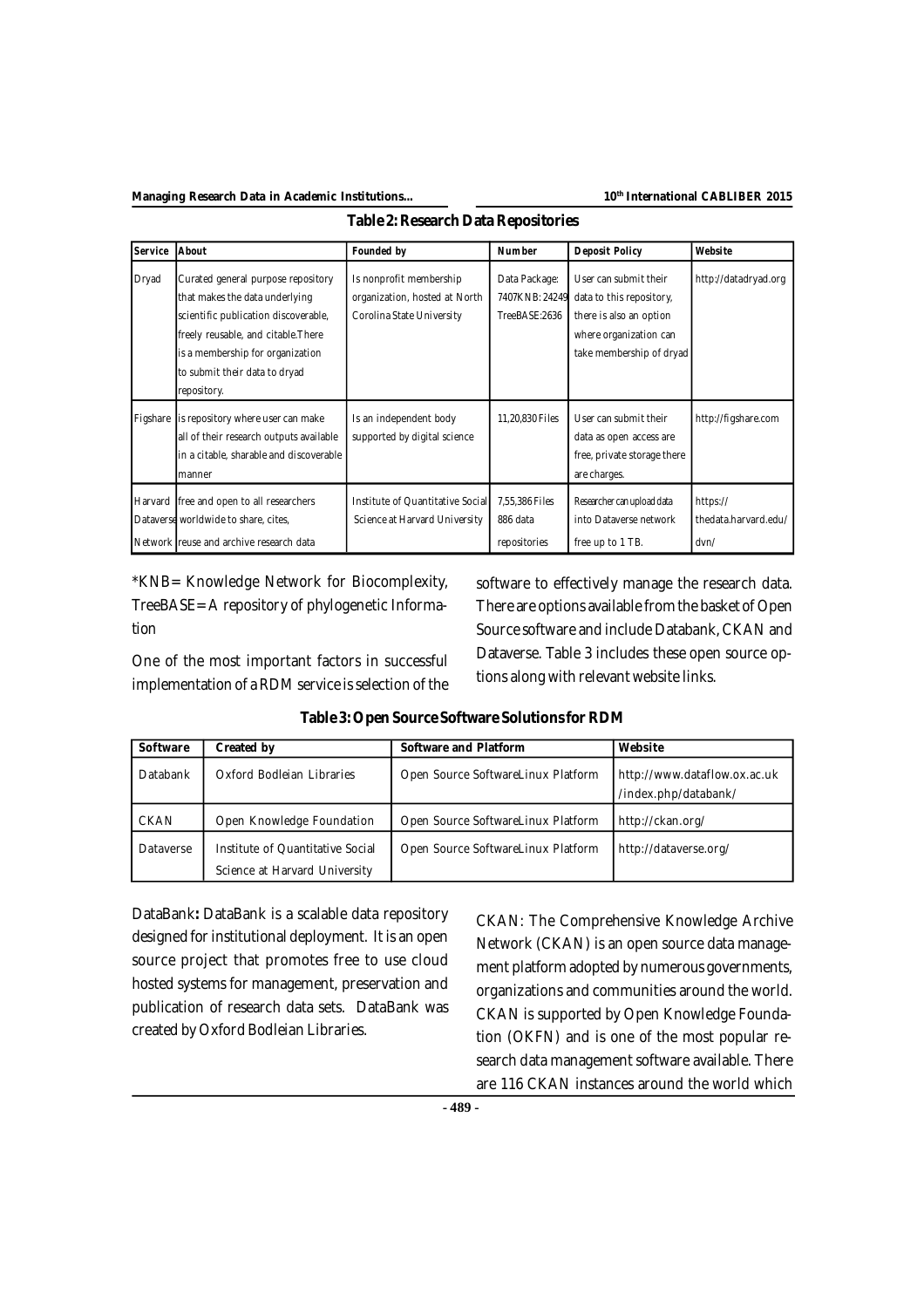cover all types of organizations including Government/Local Government/Academic/Community and Other organizations. Most of the Government open data sites are run on CKAN software. There are very few academic institutionswho have adopted CKAN for their research data management needs.

### **5. ResearchDataManagementRepository atIIMA**

Indian Institute of Management, Ahmedabad is one of the leading business schools in India and the world. Its library, Vikram Sarabhai Library (VSL) services about 100 core faculty members, 100 research students, 1000 students and a good number research associates working at IIM Ahmedabad. VSL also caters to researchers from around the country, mainly in the subject of business and management.

Business and management researchers need different kind of data sets for their research which they source from subscribed resources, open data or primary data collected by themselves through surveys and other instruments. The library and its staff play a key facilitating role in research data collection, in the context of subscribed and open sources. In addition to identifying the sources, library staff is actively involvedin downloading, collecting, organising and disseminating the datasets to the library users, as per individual needs. These datasets can include raw data, processed data or analysed data. Over a period of time, with increased focus on research at the Institute, large volumes of datasets are expected to be generated. The challenge would be in appropriately preserving these datasets for future access and reuse.

It is pertinent that the library and academic research fraternity at Indian Institute of Management, Ahmedabad requires implementing a service that will be helpful to preserve the data in a standardised

#### **International CABLIBER 2015 Managing Research Data in Academic Institutions...**

format for long-term access and reuse. An effective research data management service maybe the ultimate solution to this challenge and this paper proposes a RDM service for the Institute.

### **5.1 CKAN - Software solution adopted for the RDM service atIIMA**

The existing open source software optionswere reviewed and the options considered for this review included Harvard Dataverse network, Databank and CKAN. One of the major factorsin favour of CKAN was that there were many data repositories adopting it and it seemed to be quite popular with various national governments for hosting their data repositories. In addition to excellent features, CKAN also have a very active user community and thiswas one of the main reasons why it was selected to develop the IIMARDM service.

CKAN had all the important function like data storage, licensing, metadata, persistent URL, authentication etc. whichare very much required in research data management. The major features are:

- $\rightarrow$  Integration with the institutional research environment(e.g. hooksinto CRIS system, Institutional Repository, DMP Online, networked storage)
- Capturing the research process/context/activity; notation, not just data
- **▶ Controlled access to research partners**
- Good, comprehensive search tools
- **EXECUTE:** Version control for data and metadata
- Customisable, extensible metadata
- Adherence to data standards e.g. RDF
- Multi-level access policies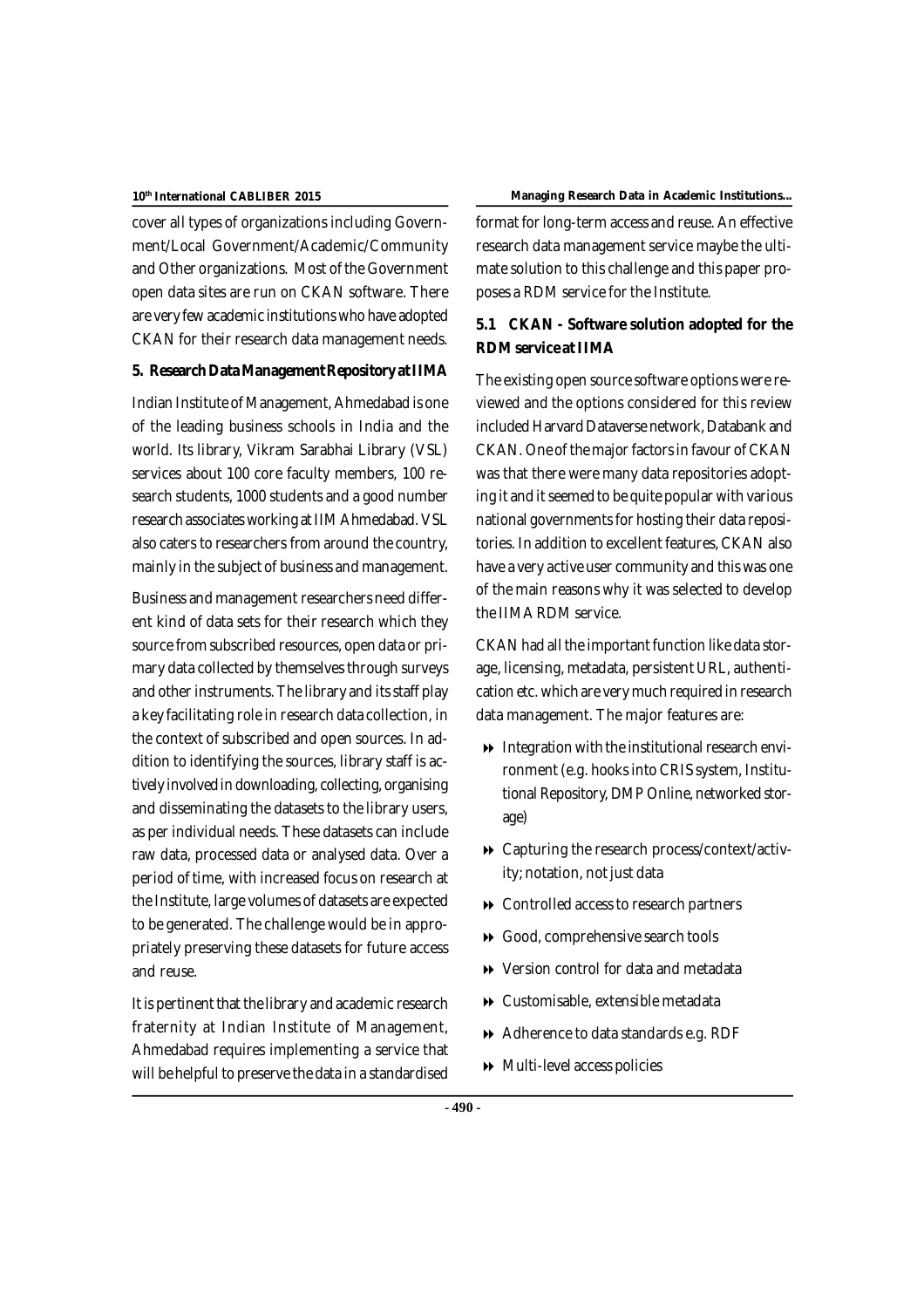- **▶ Secure, backed up, scalable file storage for** anywhere accessto files and file sharing (e.g. Dropbox)
- Command-line tools and good web UI for deposit/update of data
- **Permanent URIs for citation e.g. DOIs**
- **IMPORT** Import/export of common data formats
- $\rightarrow$  Linking datasets (by project, type, research output, person, etc.)
- Rights/license management
- Commercial support/widely used, popular platform (
- $\rightarrow$  Documentation for installation and customization is not comprehensive and could be a barrier for non-IT users.

### **5.2 Installation andCustomization**

Installation of CKAN can be done through three procedures (1) Installation from an operating system package (2) install from source (3) install using a Docker image. The recommended operating system for CKAN is Ubuntu 12.04 64bit. CKAN is written in Python, use Solr for search and relational database is PostgreSQL. A detailed manual has been given in the CKAN website for each procedure; one can use these procedures for installing CKAN for the respective data repository.

### **5.3 Creating a IIMADatasetRepository**

One may need to understand that dataset is unit of data or group of data and it can demographic data of a country, financial data, economic data, etc. Each dataset comprises of two parts, first one is the metadata of dataset which contains the following fields:

Title, URL, Description, Tags, License, Organization, Visibility, State, Source, Author, maintainer

The second part of the dataset is the data which needsto be managed. CKAN supports most of the data formats that include Excel, CSV, PDF, XML, RDF, etc. The data could physically be stored internally or on an external link could be provided to the data host. It may be noted that a dataset may contain multiple types of data and each can be added separately.

### **5.4 Policy and Planning**

CKAN provides for one master administrator who has full rights in designing the system. There can unlimited number of users of this system. Before adding datasets, it is required that the administrator creates 'organizations' and 'groups'. Each organisation has its own administrator, who can decide the rights and responsibilities of registered usersin that organisation. Each dataset is owned by an 'organization'. Each 'organization' could have its own workflow and authorization procedure. Datasets can be made private or public, facilitating organisation administrator to decide whether a dataset can be limited to specific organizations or not. Administrator of the organization can also assign the role of editor or viewer to each registered user of that organisation.

The content of the RDM service for IIMA that has been initially planned includes:

- $\rightarrow$  Datasets produced by IIMA researchers for their scholarly research and project and it may include rawdata, processed data or analysed data.
- Datasets generated from open access or susbcribed sources, by the library staff from dif-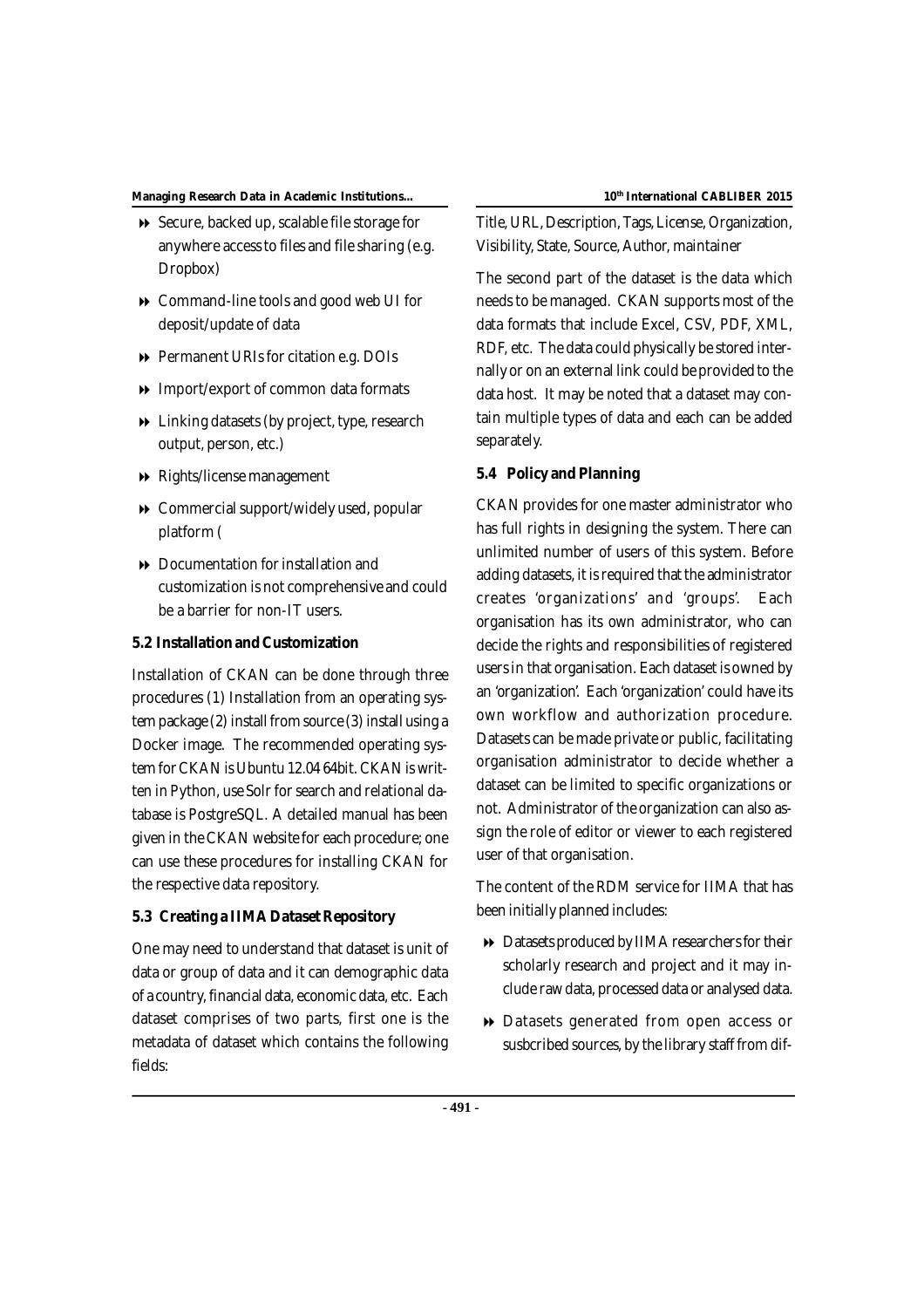ferent sources and compiled in a format that will be useful to the researchers

The major objectives of a RDM service of IIMA are articulated as:

- Long term preservation of datasets generated by its researchers.
- Sharing data sets for collaborative research.
- Develop an archive of datasets already compiled in response to earlier reference queries so as to facilitate reuse of the datasets, not only by

#### **International CABLIBER 2015 Managing Research Data in Academic Institutions...**

the researchers but also by the reference staff in addressing future reference requests.

- $\rightarrow$  Standardize various datasets and integrate them into a single platform to facilitate search and discovery in addition to preservation.
- Assist the researchers in avoiding duplication efforts in compiling datasets.

Status of IIMA RDM Service

Currently the IIMA research data repository has 62 data sets in 2 organisations.

| <b>CERTIFICATE</b>                                                                                                | Vikram Sarabhai Librarv<br>Your 24x7 Gateway to Knowledge                                                                       | <b>Datasets</b>               | <b>Organizations</b>             | Groups<br><b>About</b>                                                                                                                                                                                                    | Search datasets.                                                                                                                                                                                                                                                                                                                                                                                                                                                                                                                                                      | Q                                   |  |  |  |
|-------------------------------------------------------------------------------------------------------------------|---------------------------------------------------------------------------------------------------------------------------------|-------------------------------|----------------------------------|---------------------------------------------------------------------------------------------------------------------------------------------------------------------------------------------------------------------------|-----------------------------------------------------------------------------------------------------------------------------------------------------------------------------------------------------------------------------------------------------------------------------------------------------------------------------------------------------------------------------------------------------------------------------------------------------------------------------------------------------------------------------------------------------------------------|-------------------------------------|--|--|--|
| <b>Search Your Data</b><br>eg. Gold Prices                                                                        |                                                                                                                                 |                               |                                  | <b>VSL Data Repository</b><br>The Vikram Sarabhai Library (VSL) is named after Dr. Vikram<br>Sarabhai, world renowned physicist and founding Director of<br>IIMA. It was set up in 1962 and is one of the best management |                                                                                                                                                                                                                                                                                                                                                                                                                                                                                                                                                                       |                                     |  |  |  |
| 9<br>datasets                                                                                                     | <b>IIMA Data Repository statistics</b><br>organizations<br>groups                                                               | related items.                | second floor.                    |                                                                                                                                                                                                                           | libraries in Asia. The four storeyed building, spread over 20120<br>sq. ft. is divided into two wings by a central staircase. One wing<br>is stack area and another wing has a reading hall. Reference<br>books are placed in the reading hall. Open carrels are provided<br>in the stack area for individual study. Circulation counter is<br>situated at the entrance. Main Reading Hall is situated on<br>विक्रम साराभाई पुस्तकालय<br><b>VIKRAM SARABHAI LIBR</b><br>Welcome to Wikram Sarabhai Library, Indian Institute of Management, Ahmedabad, Gujarat, INDIA |                                     |  |  |  |
| <b>Q</b> Add Organization                                                                                         |                                                                                                                                 |                               | Search groups.                   |                                                                                                                                                                                                                           |                                                                                                                                                                                                                                                                                                                                                                                                                                                                                                                                                                       |                                     |  |  |  |
| Search organizations.<br>2 organizations found                                                                    |                                                                                                                                 | Q<br>Order by: Name Ascending | 4 groups found<br>$\overline{a}$ |                                                                                                                                                                                                                           |                                                                                                                                                                                                                                                                                                                                                                                                                                                                                                                                                                       | Order by: Name Ascending            |  |  |  |
|                                                                                                                   |                                                                                                                                 |                               |                                  |                                                                                                                                                                                                                           |                                                                                                                                                                                                                                                                                                                                                                                                                                                                                                                                                                       |                                     |  |  |  |
| <b>IIMA Private Dataset</b><br>Resources which are<br>copyrighted and can be used<br>for IRAA researcher and not. | <b>IIMA Public Dataset</b><br>Resources which are<br>available in public domain<br>and resources downladded<br><b>TV</b> Collis |                               | Faculty<br>0 Datasets            | <b>IT Group</b><br>IT Group<br>0 Datasets                                                                                                                                                                                 |                                                                                                                                                                                                                                                                                                                                                                                                                                                                                                                                                                       | <b>Marketing Group</b><br>1 Dataset |  |  |  |

**Figure 2: Home Page of Data Repository**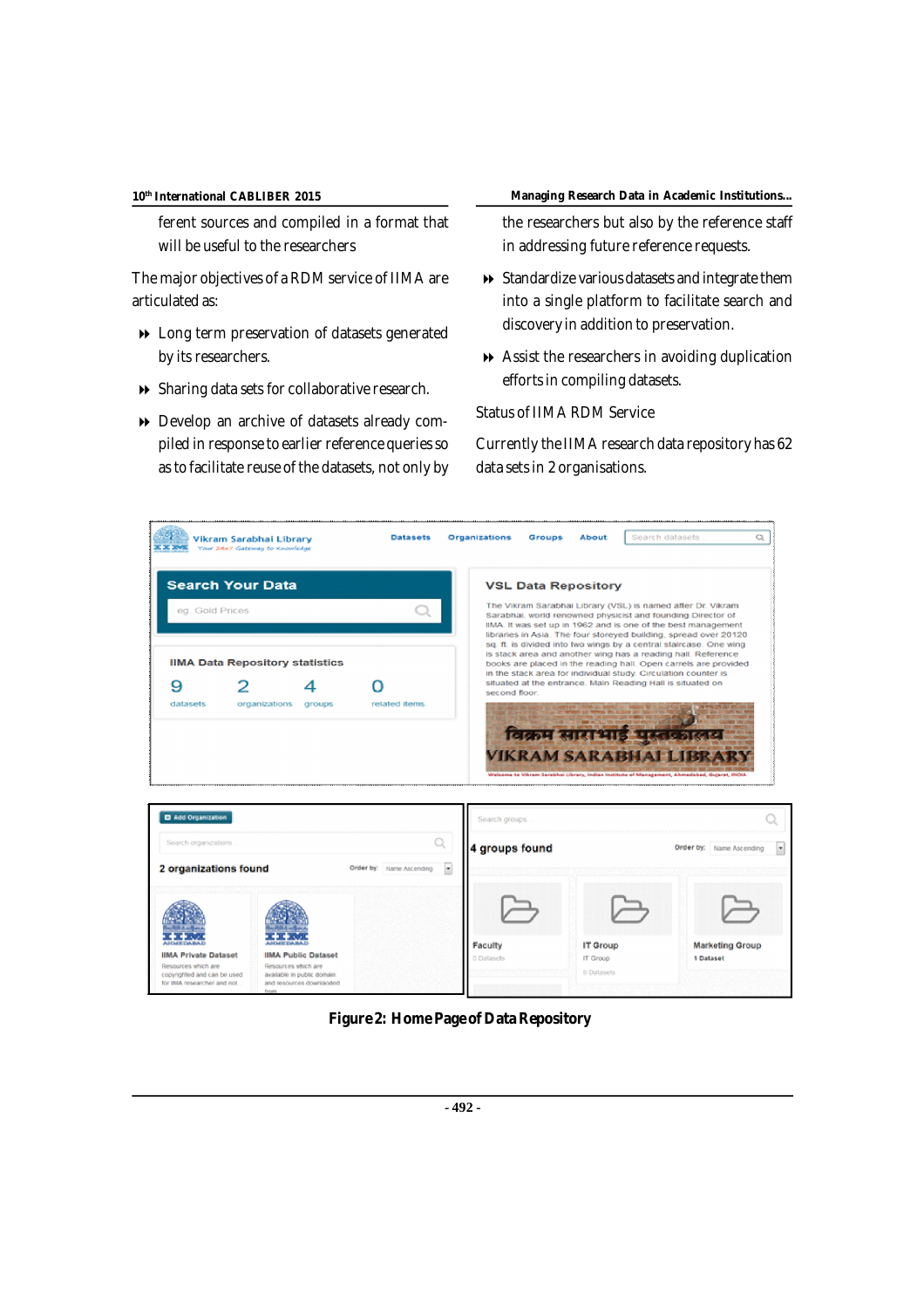#### **th International CABLIBER 2015**

|  | T Groups                                          |                                                                                                                                                 |  |  |  |  |  |
|--|---------------------------------------------------|-------------------------------------------------------------------------------------------------------------------------------------------------|--|--|--|--|--|
|  | Public System Area (1)<br><b>Show More Groups</b> | <b>A PRIVATE</b><br>Districts GDP, Districts Per Capita GDP, State GDP, State Per capita GDP-<br>200                                            |  |  |  |  |  |
|  |                                                   | These tables contain.Uttarakhand, districts GDP, districts Per Capita GDP, state GDP, state Per capita<br>GDP from 2007-08 to 2012-13.          |  |  |  |  |  |
|  | T Tags                                            | XL.S.                                                                                                                                           |  |  |  |  |  |
|  | GDP (34)                                          |                                                                                                                                                 |  |  |  |  |  |
|  | Economy (33)                                      | <b>A PRIVATE</b><br>Districts GDP, Districts Per Capita GDP, State GDP, State Per capita GDP-                                                   |  |  |  |  |  |
|  | Country profile (2)<br>Brazil (2)                 | 200<br>These tables contain, Uttar pradesh, districts GDP, districts Per Capita GDP, state GDP, state Per capita<br>GDP from 2007-08 to 2012-13 |  |  |  |  |  |
|  | mitigation (1)                                    | XLS.                                                                                                                                            |  |  |  |  |  |
|  | kerala (1)<br>government (1)                      | <b>A PRIVATE</b><br>Districts GDP, Districts Per Capita GDP, State GDP, State Per capita GDP-<br>200                                            |  |  |  |  |  |
|  | economy (1)                                       | These tables contain, Tripura, districts GDP, districts Per Capita GDP, state GDP, state Per capita GDP<br>from 2007-08 to 2012-13              |  |  |  |  |  |
|  | climate change (1)<br>Uttaralkand (1)             | XLS                                                                                                                                             |  |  |  |  |  |
|  |                                                   |                                                                                                                                                 |  |  |  |  |  |

### **Figure 3: Data Sets**



### **Figure 4: Details of data set**

|                | <b>@ Download</b><br><b>A</b> Manage<br>Districts GDP 2007-2013 - West Bengal |                                                          |            |           |                       |                                                                                                                                      |            |               |          |                       |   |
|----------------|-------------------------------------------------------------------------------|----------------------------------------------------------|------------|-----------|-----------------------|--------------------------------------------------------------------------------------------------------------------------------------|------------|---------------|----------|-----------------------|---|
|                |                                                                               | URL: http://iimahd.ernet.in/library/public/ckan/dgdp.xls |            |           |                       |                                                                                                                                      |            |               |          |                       |   |
|                | From the dataset abstract                                                     |                                                          |            |           |                       |                                                                                                                                      |            |               |          |                       |   |
|                |                                                                               |                                                          |            |           |                       | These tables contain. West Bengal, districts GDP, districts Per Capita GDP, state GDP, state Per capita GDP from 2007-08 to 2012-13. |            |               |          |                       |   |
| Graph<br>Grid  | <b>Map</b>                                                                    | 21 records                                               | $\sim$ 0   | 100       |                       | Source: Districts GDP, Districts Per Capita GDP, State GDP, State Per capita GDP- 2007-2013 - West Bengal                            |            | Q Search data | Go »     | <b>Filters</b>        |   |
| Unit           | column                                                                        | Rs. Millio                                               | Rs. Millio |           | Rs. Millio Rs. Millio | Rs. Millio                                                                                                                           | Rs. Millio | Rs. Millio    |          | Rs. Millio Rs. Millio |   |
| Year           |                                                                               | 2012-13                                                  | 2011-12    | 2010-11   | 2009-10               | 2008-09                                                                                                                              | 2007-08    | 2012-13       | 2011-12  | 2010-11               |   |
| State          | District (T                                                                   | GDP - Pri                                                | GDP - Pri  | GDP - Pri | GDP - Pri             | GDP - Pri                                                                                                                            | GDP - Pri  | $GDP - Sa$    | GDP - Se | GDP - Se              |   |
| West Ben       | Bankura                                                                       | 113082                                                   | 94573      | 81477     | 68320                 | 50780                                                                                                                                | 44671      | 14392         | 13400    | 12315                 |   |
| West Ben       | Barddha                                                                       | 146091                                                   | 131076     | 123176    | 114459                | 98547                                                                                                                                | 92751      | 93939         | 86986    | 77446                 |   |
| West Ben       | Birbhum                                                                       | 64557                                                    | 56510      | 51388     | 45332                 | 37369                                                                                                                                | 34949      | 9829          | 9203     | 8373                  |   |
| West Ben       | <b>Dakshin</b>                                                                | 37017                                                    | 31518      | 28229     | 24612                 | 18851                                                                                                                                | 17550      | 3730          | 3453     | 3132                  | z |
| West Ben       | Darjiling                                                                     | 16856                                                    | 15415      | 14407     | 13513                 | 11216                                                                                                                                | 10412      | 18922         | 17439    | 15626                 |   |
| West Ben Haora |                                                                               | 21263                                                    | 19394      | 18133     | 16995                 | 14734                                                                                                                                | 14031      | 40616         | 37627    | 33874                 |   |
|                | Huali                                                                         | 109128                                                   | 94651      | 85651     | 75492                 | 59805                                                                                                                                | 55661      | 44056         | 41225    | 38011                 |   |
| West Ben       |                                                                               |                                                          |            |           |                       |                                                                                                                                      |            |               |          |                       |   |
| West Ben       | Jalpaiguri                                                                    | 72740                                                    | 65867      | 61398     | 56843                 | 44366                                                                                                                                | 41458      | 18733         | 17566    | 16170                 |   |

### **Figure 5:Data Set Preview**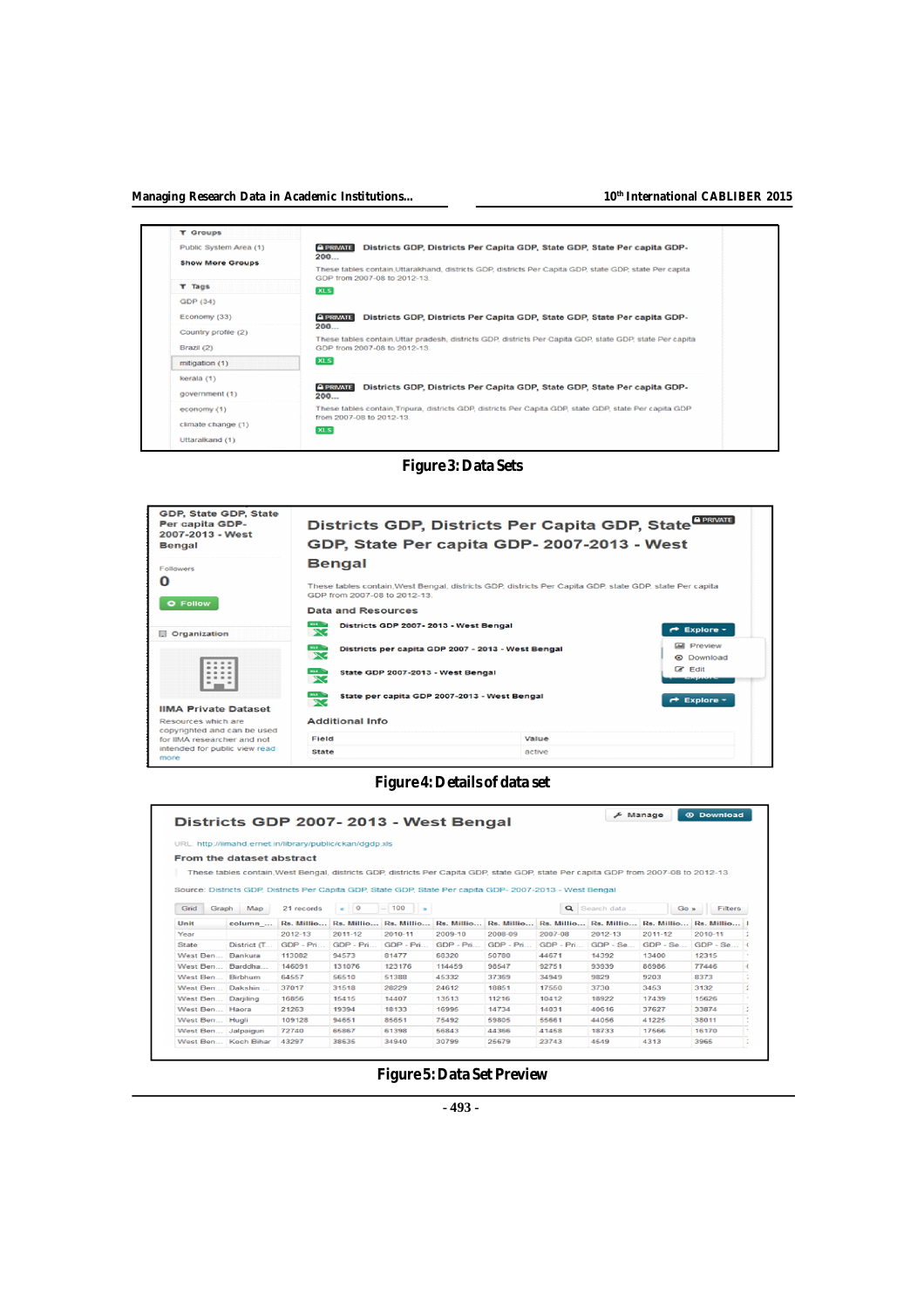### **6. Conclusion**

Research Data Management service is an emerging as an important offering by academic. Infrastructure requirements, policy making, planning may differ from institution to institution in the context of RDM services. However one common critical success factor in the success of a RDM service is the active participation of the major stakeholders like director, administrator, library,IT staff and researchers. It is also important that a policy is developed and stated at the institutional level to give the right impetus and direction to such initiatives. Within the available options, institutions can create policiesthat indicate their desire to share their data openly or restrict the use for private communities.

The sharing of data is now increasingly becoming a globally accepted objective with governments mandating Open Access of data and research funded by it. The opening up of the World Bank data is a testimony to the fact that international organisations are also working on opening up access to their data.

At IIMA research is being emphasised for faculty recruitment and evaluation, leading to a situation wherein large volumes of research data would be generated. In addition to this type of data, an increase in research data based reference services by the library has forced the implementation of RDM service in the library. Instead of waiting to develop institutional policies for sharing or securing, the library has embarked on a path to create a research dataset repository first and then look at policy issues relating to access. The library is sure of the use of this RDM service for its users and also to the reference staff in the library.

Selecting the software, CKAN did involve considerable time and was finally identified to be appropriate as it was the best available in the open source domain. As the importance and implementation of such services increase among the libraries, in future,

### **International CABLIBER 2015 Managing Research Data in Academic Institutions...**

we will see that a number of technologies and tools would be available for adoption. It is envisaged that the research community of IIMA will find the existing RDM service useful and lead to more research at the Institute.

### **References**

- 1. Akers, K. G., Sferdean, F. C., Nicholls, N. H., & Green, J. A. (2014). Building Support for Research Data Management: Biographies of Eight Research Universities. International Journal of Digital Curation, 9(2), 171–191. doi:10.2218/ ijdc.v9i2.327
- 2. Christensen-Dalsgaard, B. (2012). Ten recommendations for libraries to get started with research data management. Final report of the LIBER working group on E-Science/ Research Data Management. Retrieved January 30, 2014, from <http://www.libereurope.eu/sites/default/> files/The%20research%20data%20group%202 012%20v7%20final.pdf.
- 3. Corrall, S., Kennan, M. A., & Afzal, W. (2013). Bibliometrics and Research Data Management Services: Emerging Trends in Library Support for Research. Library Trends, 61(3), 636–674. doi:10.1353/lib.2013.0005
- 4. Cox, A. M., & Pinfield, S. (2013). Research data management and libraries: Current activities and future priorities. Journal of Librarianship and Information Science, 0961000613492542. doi:10.1177/0961000613492542
- 5. EPSRC Policy Framework on Research Data: Scope and benefits.Engineering and Physical Sciences Research Council. 2011.

Available from <http://www.epsrc.ac.uk/about/> standards/researchdata/scope/

6. Gold, A. (2007). Cyberinfrastructure, data, and libraries, part 2: Libraries and the data challenge: Roles and actions for libraries. D-Lib Magazine,